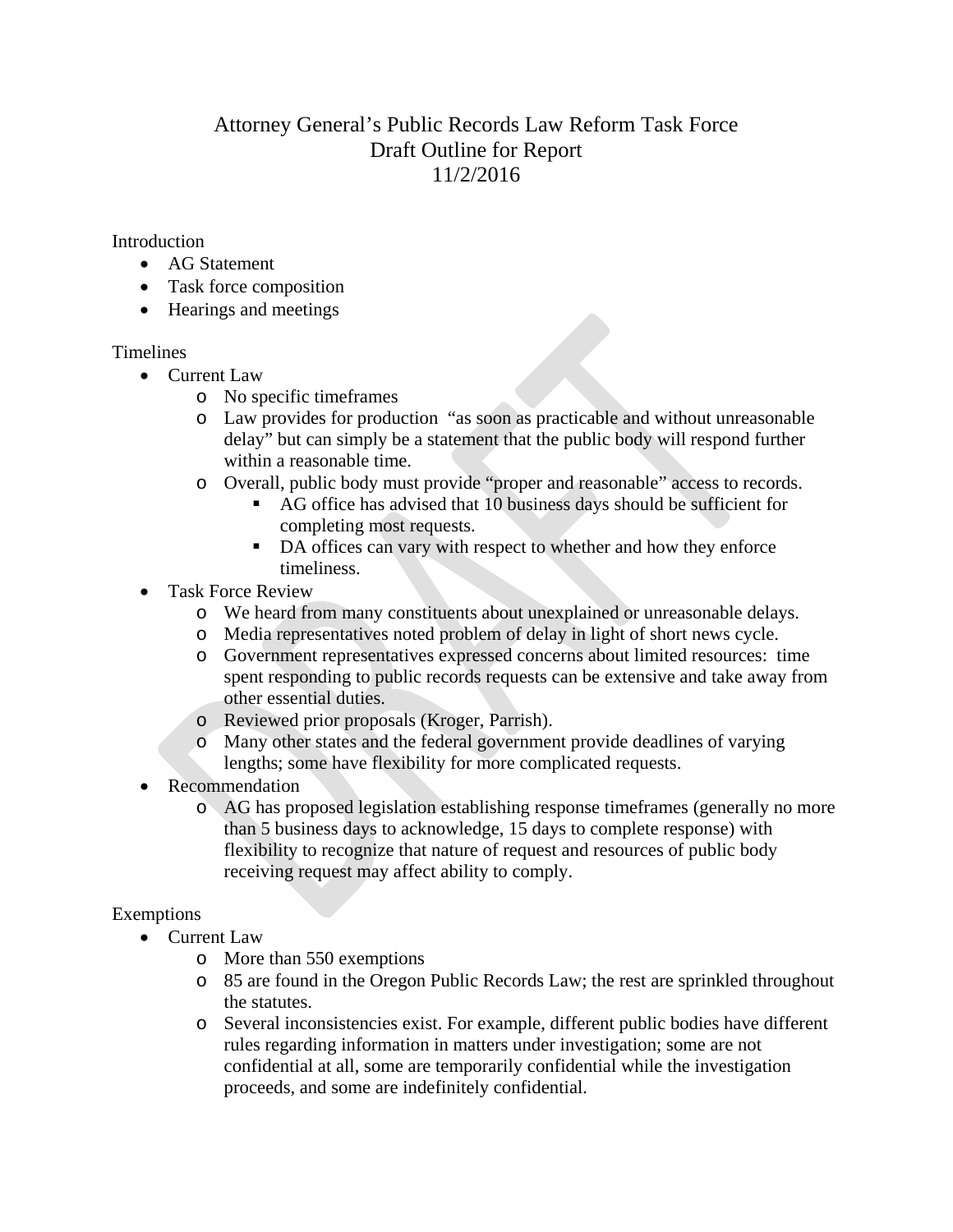- o Most Oregon exemptions are relatively specific, while some states that have fewer exemptions rely on exemptions that are worded more broadly and could require more judicial interpretation.
- Task Force Review
	- o Input from task force members representing public bodies indicates that number and complexity of exemptions makes processing request difficult. (State Archivist told legislature as early as 1979 that expansion of exemptions was creating a significant burden for records custodians.)
	- o Identified, catalogued, and categorized exemptions
	- o Created subgroup to begin work of making exemptions more consistent within categories.
- Recommendation
	- o Proposal requires the creation and maintenance of a user/friendly electronic catalogue of exemptions. It also aims to minimize the problem going forward by stating that in enacting new exemptions the legislature will identify the purpose of the exemption and insure that it is no broader than necessary to serve that purpose.
	- o Ultimately, eliminating or consolidating exemptions will require legislative action. We have concluded that the utility of this task force undertaking this multi-year process on an exemption-by-exemption basis is low without early and strong legislative encouragement, assistance, and buy-in.

### Costs

- Current Law
	- o Public body may charge fees "reasonably calculated to recover actual costs." Interpreted to include charges for staff time as well as materials.
	- o Fees may be reduced or waived if disclosure primarily is in the public interest because it will primarily benefit the general public. (Why two uses of "primarily?)
- Task Force Review
	- o Multiple constituents identified the costs charged by public bodies as a major impediment to public access to records.
	- o Perception exists that public bodies will waive charges if information disclosed will be favorable to public body but not where unfavorable.
	- o Lack of uniformity in fee structures and waiver decisions can contribute to confusion or even distrust.
	- o Representatives of government noted that without the cost recovery mechanism, complicated public records requests can present resource allocation issues.
	- o Complicated or large requests are often made by requesters with a specific and private interest – commercial entities or even opposing litigants, for example.
	- o The failures of prior proposals to reduce and limit costs of public records were noted.
- Recommendation
	- o The issue of costs is a significant one that warrants legislative action, The task force has added emphasis on the problem of burdensome costs to a proposed preamble. The challenge is in finding a solution that ensures public records are actually accessible to members of the public seeking to use them in the public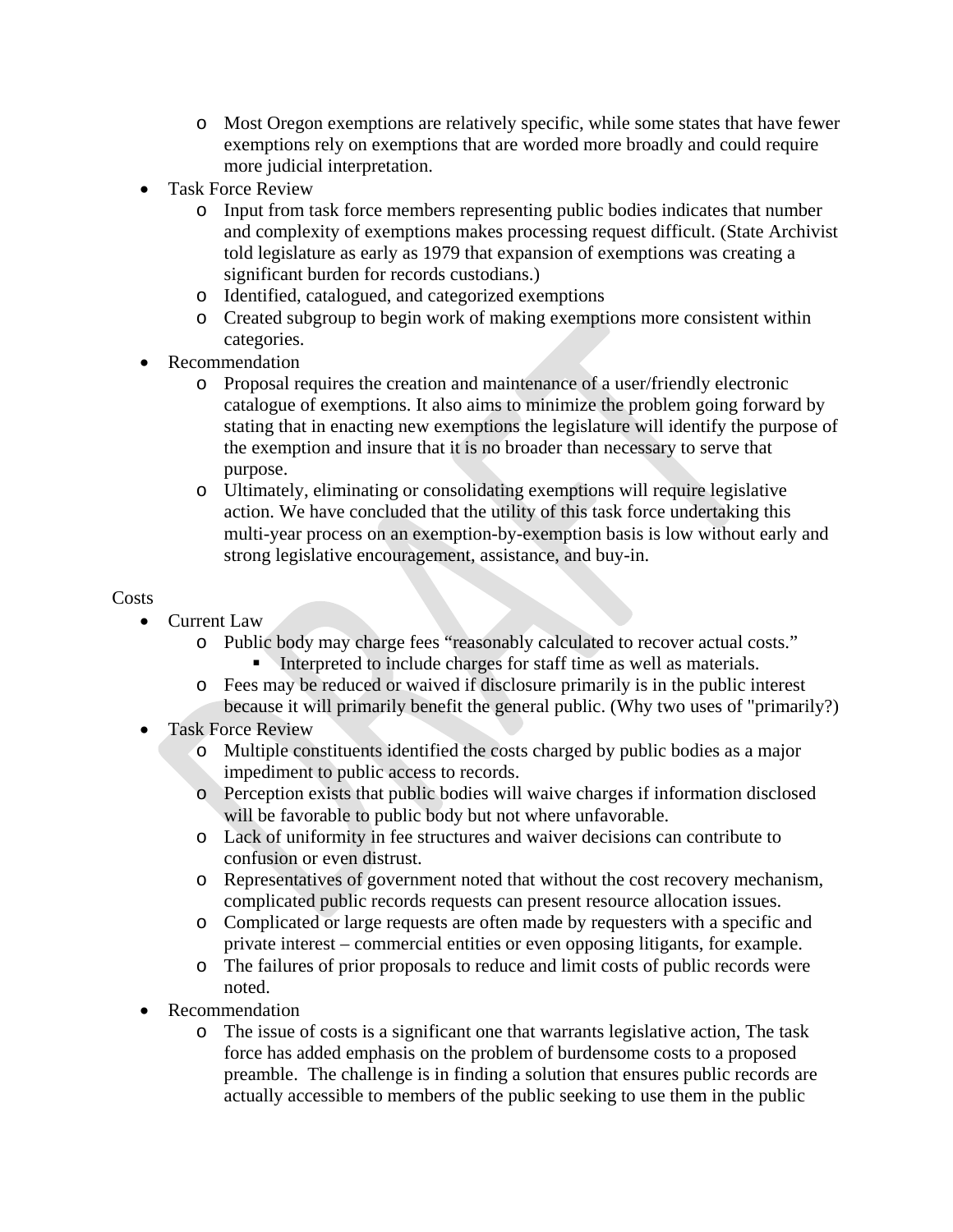interest, while avoiding diverting substantial government resources to private ends. The task force intends to continue working toward a proposed solution.

Transparency by Design

- Current Law
	- o Electronic records must be provided "in the form requested, if available" and otherwise in the form they are maintained by the public body.
	- o The AG has concluded that if the public body uses tools to extract data for its own purposes, it must use those same tools to extract data sought by a public records requester. However, programming new or changed tools is not required. Nor is combining data across datasets.
- Task Force Review
	- o Multiple reporters testified that government data sets often seem to lack basic functionality that would facilitate public access. The notion of separate datasets is anachronistic as tools capable of reaching into multiple sources of data become common.
	- o However, government datasets are not necessarily up to date; some are several decades old and not easily or cheaply updated.
- Recommendation
	- o Although so far this has not been a significant focus of the Task Force's work, a forward-looking requirement that public bodies consider public access when designing or acquiring new data management tools deserves serious consideration.

#### Resources

- Current Law
	- o Public bodies are required to have publicly-available policies explaining how to make requests for their records.
	- o Although not required by law, the AG office updates the Public Records and Meetings Manual approximately every two years. The Manual contains fairly comprehensive explanations of several aspects of the law. It also summarizes decisions by appellate courts and the Attorney General.
- Task Force Review
	- o An audit conducted by the Secretary of State's office found that a number of other states have positions dedicated to assisting in the public records process, and that such a position offers numerous advantages.
	- o Task Force members representing government entities, media entities and the public agreed that an advocate of this nature would be welcome, provided that it is designed to meet certain criteria.
- Recommendation
	- o The Task Force favors the creation of an advocate and suggests that the office should have the following attributes:
		- Genuine independence.
		- Power to assist requesters and custodians of records in reaching a mutually agreeable outcome.